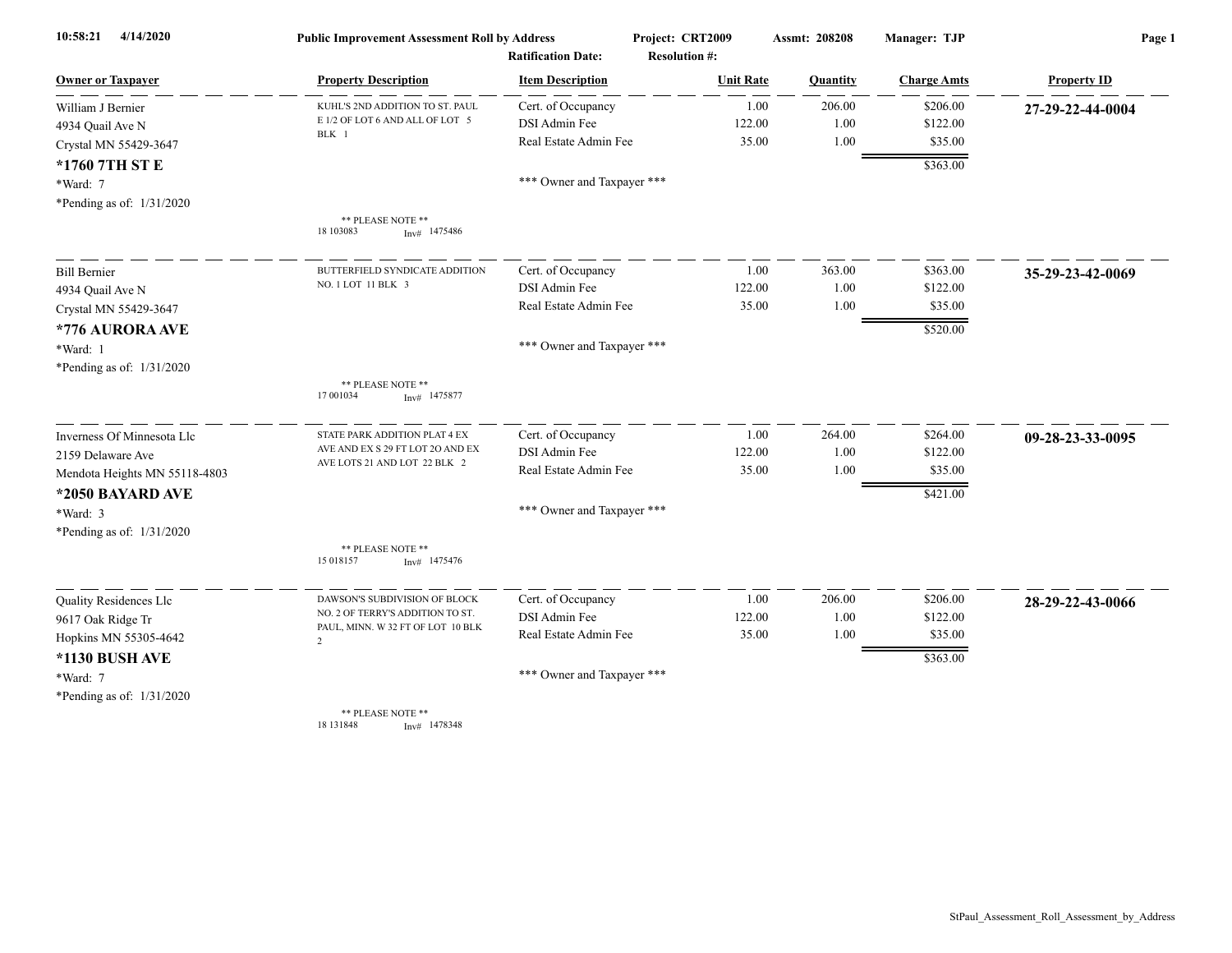| 4/14/2020<br>10:58:21      | <b>Public Improvement Assessment Roll by Address</b><br><b>Ratification Date:</b> |                            | Project: CRT2009<br><b>Resolution #:</b> | <b>Assmt: 208208</b> | Manager: TJP       | Page 2                     |
|----------------------------|-----------------------------------------------------------------------------------|----------------------------|------------------------------------------|----------------------|--------------------|----------------------------|
| <b>Owner or Taxpayer</b>   | <b>Property Description</b>                                                       | <b>Item Description</b>    | <b>Unit Rate</b>                         | Quantity             | <b>Charge Amts</b> | <b>Property ID</b>         |
| Karen M Schneider Trustee  | BISANZ BROS. HIGHVIEW LOT 2 BLK                                                   | Cert. of Occupancy         | 1.00                                     | 457.00               | \$457.00           | 03-28-22-14-0043           |
| Mahlon C Schneider Trustee |                                                                                   | DSI Admin Fee              | 122.00                                   | 1.00                 | \$122.00           |                            |
| 4117 Pikie Point Dr Ne     |                                                                                   | Real Estate Admin Fee      | 35.00                                    | 1.00                 | \$35.00            |                            |
| Longville MN 56655-3232    |                                                                                   |                            |                                          |                      | \$614.00           |                            |
| *21 FLANDRAU PL            |                                                                                   | *** Owner and Taxpayer *** |                                          |                      |                    |                            |
| *Ward: 7                   |                                                                                   |                            |                                          |                      |                    |                            |
| *Pending as of: 1/31/2020  |                                                                                   |                            |                                          |                      |                    |                            |
|                            | ** PLEASE NOTE **<br>17 062826<br>$Inv#$ 1478355                                  |                            |                                          |                      |                    |                            |
| Quality Residences Llc     | LEWIS SECOND ADDITION TO ST                                                       | Cert. of Occupancy         | 1.00                                     | 412.00               | \$412.00           | 25-29-23-41-0084           |
| 9617 Oak Ridge Tr          | PAUL BLOCKS 7, 8, 9, 10, 11, 12, 13, 14,                                          | DSI Admin Fee              | 122.00                                   | 1.00                 | \$122.00           |                            |
| Hopkins MN 55305-4642      | & 15 LOT 22 BLK 15                                                                | Real Estate Admin Fee      | 35.00                                    | 1.00                 | \$35.00            |                            |
| *938 GALTIER ST            |                                                                                   |                            |                                          |                      | \$569.00           |                            |
| *Ward: 1                   |                                                                                   | *** Owner and Taxpayer *** |                                          |                      |                    |                            |
| *Pending as of: 1/31/2020  |                                                                                   |                            |                                          |                      |                    |                            |
|                            | ** PLEASE NOTE **<br>18 08 7693<br>$Inv#$ 1475892                                 |                            |                                          |                      |                    |                            |
| North End 120 Granite Llc  | EDMUND RICE'S SECOND ADDITION                                                     | Cert. of Occupancy         | 1.00                                     | 242.00               | \$242.00           | 30-29-22-43-0034           |
| 1043 Charles Ave           | TO THE CITY OF ST. PAUL LOT 6 BLK                                                 | <b>DSI</b> Admin Fee       | 122.00                                   | 1.00                 | \$122.00           |                            |
| St Paul MN 55104-2618      | $\overline{4}$                                                                    | Real Estate Admin Fee      | 35.00                                    | 1.00                 | \$35.00            |                            |
| *120 GRANITE ST            |                                                                                   |                            |                                          |                      | \$399.00           |                            |
| *Ward: 5                   |                                                                                   | *** Owner and Taxpayer *** |                                          |                      |                    |                            |
| *Pending as of: 1/31/2020  |                                                                                   |                            |                                          |                      |                    |                            |
|                            | ** PLEASE NOTE **<br>12 10 6520<br>$Inv#$ 1475889                                 |                            |                                          |                      |                    |                            |
| Calabash Properties        | NININGER & DONNELLY'S ADDITION                                                    | Cert. of Occupancy         | 1.00                                     | 264.00               | \$264.00           | $02 - 28 - 23 - 12 - 0020$ |
| Attn Brad Niles            | TO HOLCOMBE'S ADDITION TO ST.                                                     | DSI Admin Fee              | 122.00                                   | 1.00                 | \$122.00           |                            |
| 525 Ohio St                | PAUL S 1/2 OF LOTS 21 AND LOT 22<br>BLK 1                                         | Real Estate Admin Fee      | 35.00                                    | 1.00                 | \$35.00            |                            |
| St Paul MN 55107-2659      |                                                                                   |                            |                                          |                      | \$421.00           |                            |
| *203 GROTTO ST N           |                                                                                   | *** Owner and Taxpayer *** |                                          |                      |                    |                            |
| *Ward: 1                   |                                                                                   |                            |                                          |                      |                    |                            |
| *Pending as of: 1/31/2020  |                                                                                   |                            |                                          |                      |                    |                            |
|                            | ** PLEASE NOTE **                                                                 |                            |                                          |                      |                    |                            |

17 003271 Inv# 1477458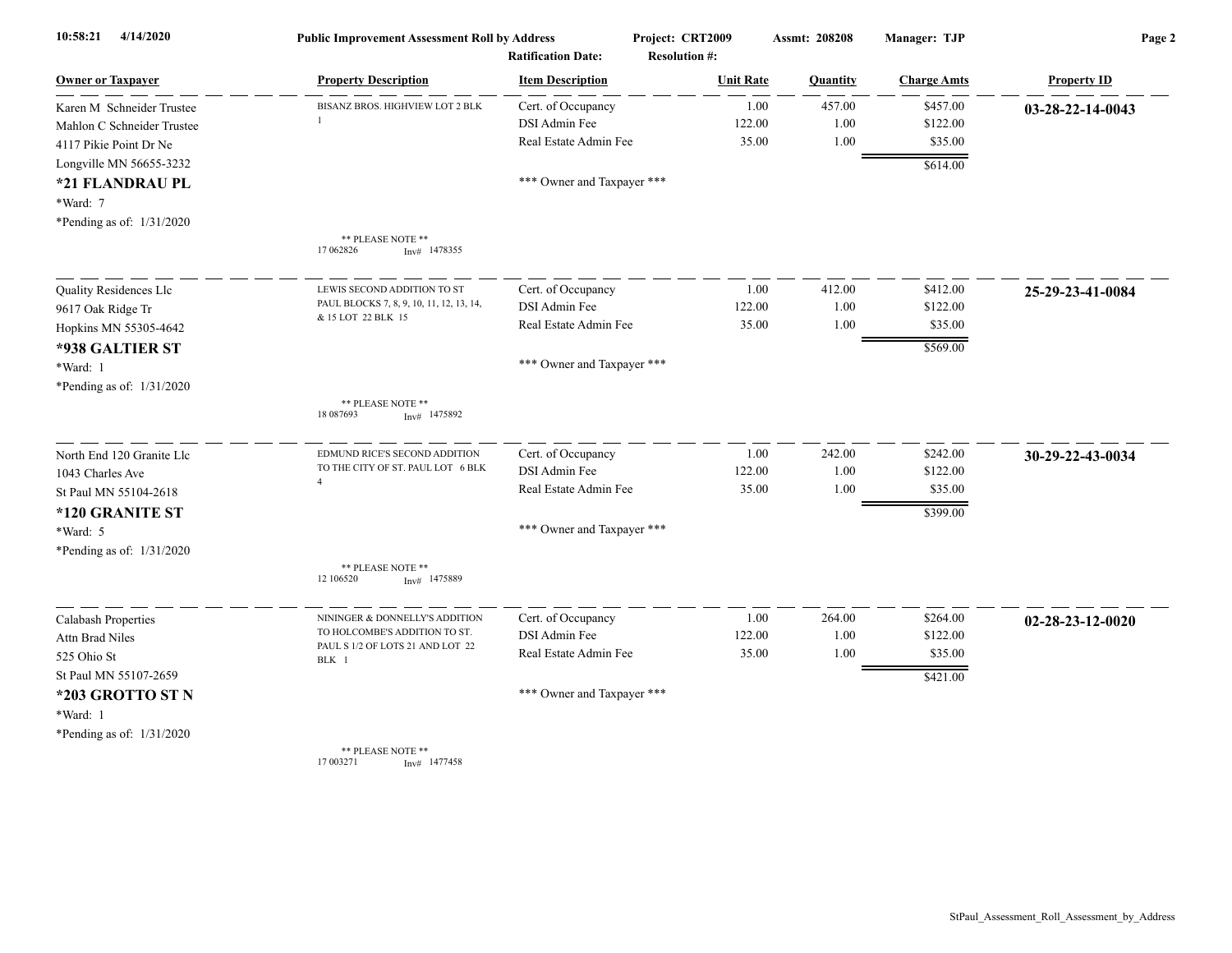| 4/14/2020<br>10:58:21             | <b>Public Improvement Assessment Roll by Address</b> |                                                      | Project: CRT2009                         | <b>Assmt: 208208</b> | Manager: TJP       | Page 3             |
|-----------------------------------|------------------------------------------------------|------------------------------------------------------|------------------------------------------|----------------------|--------------------|--------------------|
| <b>Owner or Taxpayer</b>          | <b>Property Description</b>                          | <b>Ratification Date:</b><br><b>Item Description</b> | <b>Resolution #:</b><br><b>Unit Rate</b> | Quantity             | <b>Charge Amts</b> | <b>Property ID</b> |
| Jean M Hasten                     | HOLCOMBE'S ADDITION TO SAINT                         | Cert. of Occupancy                                   | 1.00                                     | 309.00               | \$309.00           | 02-28-23-11-0191   |
| C/O Charlnitta M Ellis            | PAUL LOT 17 BLK 6                                    | DSI Admin Fee                                        | 122.00                                   | 1.00                 | \$122.00           |                    |
| 367 43rd St E                     |                                                      | Real Estate Admin Fee                                | 35.00                                    | 1.00                 | \$35.00            |                    |
| Mpls MN 55409-2126                |                                                      |                                                      |                                          |                      | \$466.00           |                    |
| *735 HAGUE AVE                    |                                                      | *** Owner and Taxpayer ***                           |                                          |                      |                    |                    |
| *Ward: 1                          |                                                      |                                                      |                                          |                      |                    |                    |
| *Pending as of: 1/31/2020         |                                                      |                                                      |                                          |                      |                    |                    |
|                                   | ** PLEASE NOTE **<br>15 126995<br>1475887<br>Inv#    |                                                      |                                          |                      |                    |                    |
| Atm Ltd Llc                       | EXCELSIOR PARK LOT 1 BLK 9                           | Cert. of Occupancy                                   | 1.00                                     | 363.00               | \$363.00           | 33-29-23-44-0095   |
| 6052 Olinger Cir                  |                                                      | DSI Admin Fee                                        | 122.00                                   | 1.00                 | \$122.00           |                    |
| Edina MN 55436-4852               |                                                      | Real Estate Admin Fee                                | 35.00                                    | 1.00                 | \$35.00            |                    |
| *1650 IGLEHART AVE                |                                                      |                                                      |                                          |                      | \$520.00           |                    |
| *Ward: 4                          |                                                      | *** Owner and Taxpayer ***                           |                                          |                      |                    |                    |
| *Pending as of: 1/31/2020         |                                                      |                                                      |                                          |                      |                    |                    |
|                                   | ** PLEASE NOTE **<br>18 016124<br>$Inv#$ 1484092     |                                                      |                                          |                      |                    |                    |
| Khambata Real Estate Inc          | JOHN'S DELL ACRES EX S 3 52/100 FT                   | Cert. of Occupancy                                   | 1.00                                     | 206.00               | \$206.00           | 20-29-22-31-0139   |
| 7515 74th St S                    | OF W13O FT LOT 4 BLK 1                               | DSI Admin Fee                                        | 122.00                                   | 1.00                 | \$122.00           |                    |
| Cottage Grove MN 55016-1896       |                                                      | Real Estate Admin Fee                                | 35.00                                    | 1.00                 | \$35.00            |                    |
| *1364 JESSIE ST                   |                                                      |                                                      |                                          |                      | \$363.00           |                    |
| *Ward: 5                          |                                                      | *** Owner and Taxpayer ***                           |                                          |                      |                    |                    |
| *Pending as of: 1/31/2020         |                                                      |                                                      |                                          |                      |                    |                    |
|                                   | ** PLEASE NOTE **<br>19 084382<br>$Inv#$ 1477867     |                                                      |                                          |                      |                    |                    |
| Christina Capecchi                | SMITHS SUBDIVISION OF BLKS 267                       | Cert. of Occupancy                                   | 1.00                                     | 309.00               | \$309.00           | 36-29-23-21-0131   |
| C/O Ries                          | AND 8 E 1/2 OF LOT 23 BLK 8                          | DSI Admin Fee                                        | 122.00                                   | 1.00                 | \$122.00           |                    |
| 8124 Clifford Cir                 |                                                      | Real Estate Admin Fee                                | 35.00                                    | 1.00                 | \$35.00            |                    |
| Inver Grove Heights MN 55076-4571 |                                                      |                                                      |                                          |                      | \$466.00           |                    |
| *408 LAFOND AVE                   |                                                      | *** Owner and Taxpayer ***                           |                                          |                      |                    |                    |
| *Ward: 1                          |                                                      |                                                      |                                          |                      |                    |                    |
| *Pending as of: $1/31/2020$       |                                                      |                                                      |                                          |                      |                    |                    |
|                                   | ** PLEASE NOTE **<br>13 178 644<br>Inv# 1484090      |                                                      |                                          |                      |                    |                    |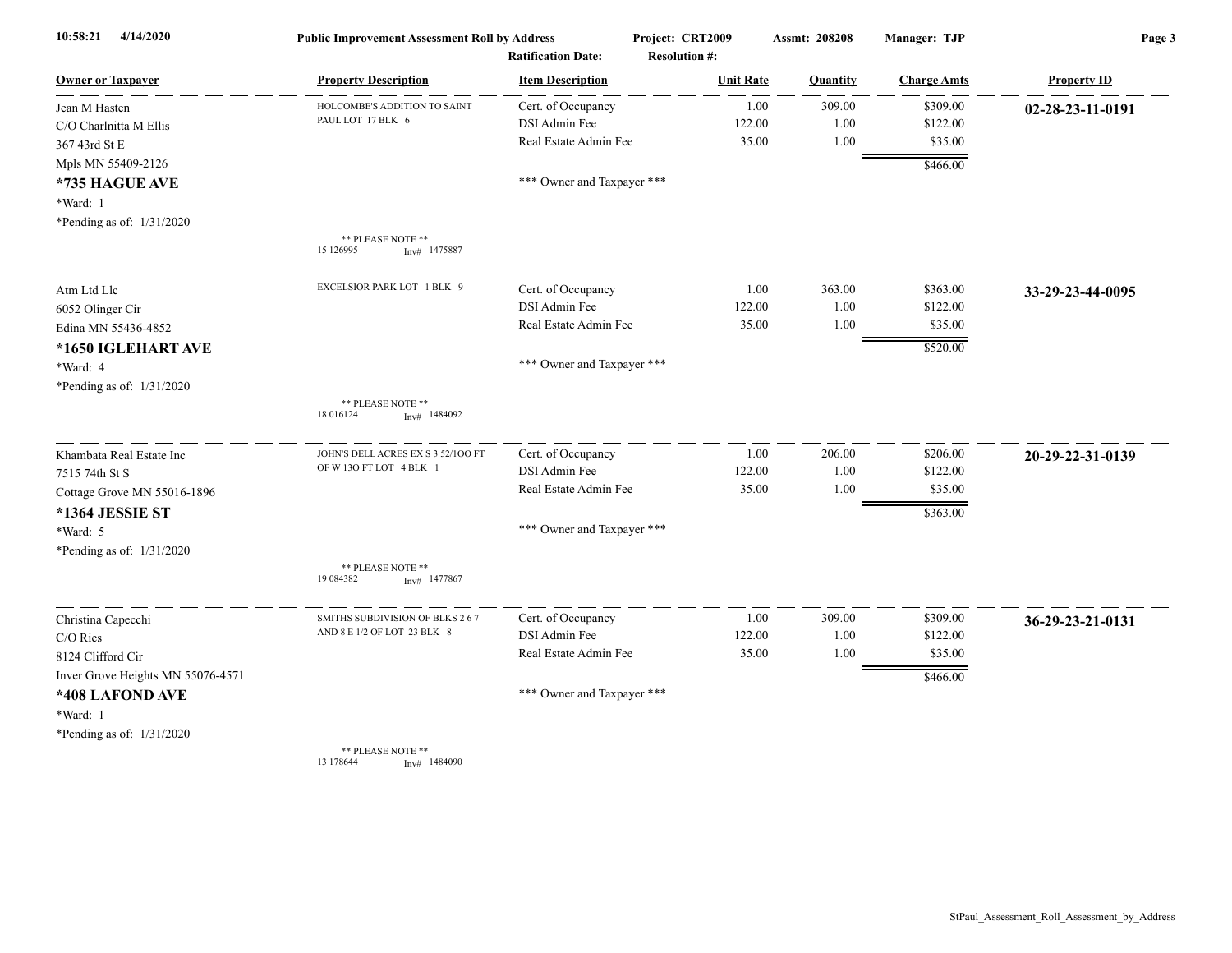| 10:58:21<br>4/14/2020       | <b>Public Improvement Assessment Roll by Address</b><br><b>Ratification Date:</b> |                            | Project: CRT2009     | Assmt: 208208 | Manager: TJP       | Page 4             |
|-----------------------------|-----------------------------------------------------------------------------------|----------------------------|----------------------|---------------|--------------------|--------------------|
|                             |                                                                                   |                            | <b>Resolution #:</b> |               |                    |                    |
| <b>Owner or Taxpayer</b>    | <b>Property Description</b>                                                       | <b>Item Description</b>    | <b>Unit Rate</b>     | Quantity      | <b>Charge Amts</b> | <b>Property ID</b> |
| Acky-rankin, Llc            | PALISADE ADDITION TO SAINT PAUL                                                   | Cert. of Occupancy         | 1.00                 | 735.00        | \$735.00           | 22-28-23-21-0061   |
| 3033 Excelsior Blvd 10      | VAC STS & ALLEY ACCRUING & FOL;<br>TRIANGULAR PART OF SW 1/4 OF SEC               | DSI Admin Fee              | 122.00               | 1.00          | \$122.00           |                    |
| Minneapolis MN 55416        | 15 T28 R23 SWLY OF RANKIN ST & IN                                                 | Real Estate Admin Fee      | 35.00                | 1.00          | \$35.00            |                    |
| *1133 RANKIN ST             | KENTUCKY TERRACE, ALL OF BLK 5                                                    |                            |                      |               | \$892.00           |                    |
| $*Ward: 3$                  | & IN SD PALISADE ADD, PART OF                                                     | *** Owner and Taxpayer *** |                      |               |                    |                    |
| *Pending as of: $1/31/2020$ |                                                                                   |                            |                      |               |                    |                    |
|                             | ** PLEASE NOTE **<br>16 09 6878<br>Inv# 1478167                                   |                            |                      |               |                    | ***ESCROW***       |
| David Armin Vetter          | EASTVILLE HEIGHTS LOT 26 BLK 3                                                    | Cert. of Occupancy         | 1.00                 | 242.00        | \$242.00           | 28-29-22-21-0130   |
| Mary Christine Vetter       |                                                                                   | DSI Admin Fee              | 122.00               | 1.00          | \$122.00           |                    |
| Po Box 4943                 |                                                                                   | Real Estate Admin Fee      | 35.00                | 1.00          | \$35.00            |                    |
| St Paul MN 55101-6943       |                                                                                   |                            |                      |               | \$399.00           |                    |
| *981 ROSE AVE E             |                                                                                   | *** Owner and Taxpayer *** |                      |               |                    |                    |
| *Ward: 6                    |                                                                                   |                            |                      |               |                    |                    |
| *Pending as of: $1/31/2020$ |                                                                                   |                            |                      |               |                    |                    |
|                             | ** PLEASE NOTE **                                                                 |                            |                      |               |                    |                    |
|                             | 17 013639<br>$Inv#$ 1475495                                                       |                            |                      |               |                    |                    |
| Robyn Hansen Trustee        | SYLVAN PARK ADDITION TO THE                                                       | Cert. of Occupancy         | 1.00                 | 661.50        | \$661.50           | 10-28-23-23-0174   |
| 14270 15th St               | CITY OF SAINT PAUL LOT 12 BLK 12                                                  | DSI Admin Fee              | 122.00               | 1.00          | \$122.00           |                    |
| Afton MN 55001              |                                                                                   | Real Estate Admin Fee      | 35.00                | 1.00          | \$35.00            |                    |
| *416 SNELLING AVE S         |                                                                                   |                            |                      |               | \$818.50           |                    |
| *Ward: 3                    |                                                                                   | *** Owner and Taxpayer *** |                      |               |                    |                    |
| *Pending as of: 1/31/2020   |                                                                                   |                            |                      |               |                    |                    |
|                             | ** PLEASE NOTE **<br>16 010917<br>$Inv#$ 1475487                                  |                            |                      |               |                    |                    |
| 858 Thomas Llc              | CHUTE BROTHERS DIVISION NO. 14                                                    | Cert. of Occupancy         | 1.00                 | 882.00        | \$882.00           | 35-29-23-13-0043   |
| 15050 Cedar Ave Unit 128    | ADDITION TO THE CITY OF ST. PAUL,                                                 | DSI Admin Fee              | 122.00               | 1.00          | \$122.00           |                    |
| St Paul MN 55124-7047       | MINN. LOTS 14 AND LOT 15                                                          | Real Estate Admin Fee      | 35.00                | 1.00          | \$35.00            |                    |
| *856 THOMAS AVE             |                                                                                   |                            |                      |               | \$1,039.00         |                    |
| *Ward: 1                    |                                                                                   | *** Owner and Taxpayer *** |                      |               |                    |                    |
| *Pending as of: 1/31/2020   |                                                                                   |                            |                      |               |                    |                    |
|                             | ** PLEASE NOTE **<br>15 184219<br>Inv# 1484070                                    |                            |                      |               |                    |                    |